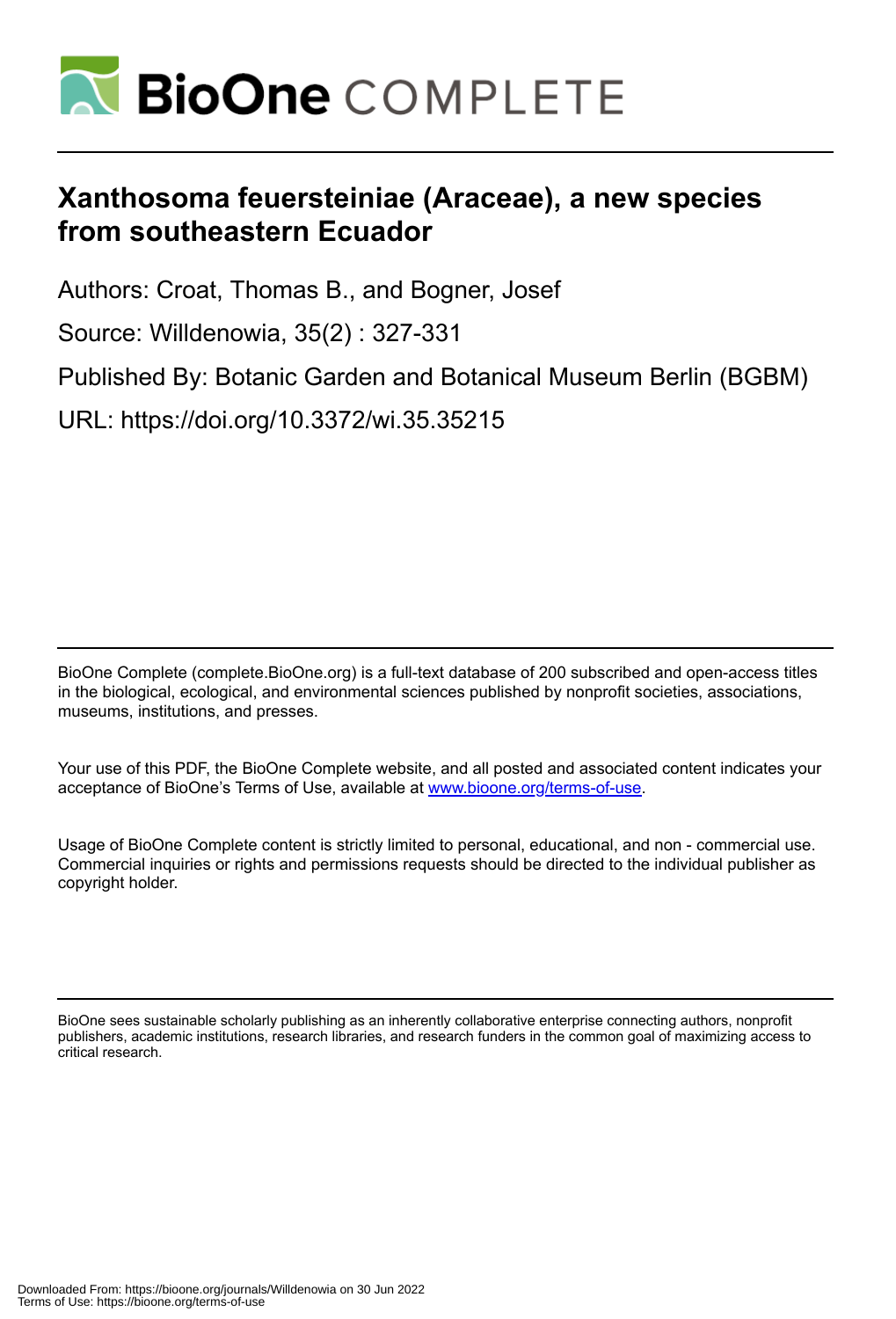THOMAS B. CROAT & JOSEF BOGNER

# *Xanthosoma feuersteiniae (Araceae),* **a new species from southeastern Ecuador**

## **Abstract**

Croat, T. B. & Bogner, J.: *Xanthosoma feuersteiniae (Araceae),* a new species from southeastern Ecuador. – Willdenowia 35: 327-331. – ISSN 0511-9618; © 2005 BGBM Berlin-Dahlem. doi:10.3372/wi.35.35215 (available via http://dx.doi.org/)

*Xanthosoma* (sect. *Xanthosoma*) *feuersteiniae* is described from the Cordillera del Condor, an isolated massif in southeastern Ecuador. The species is compared with *X. viviparum* and *X. weeksii*.

Two moderately small species of *Xanthosoma* were described by Mike Madison, formerly of The Marie Selby Botanical Gardens (Madison 1978, 1981), namely *X. weeksii* Madison collected from the area of Puyo in Pastaza province, and *X. viviparum* Madison collected from a wide area in the Amazon lowlands from Napo province in Ecuador to Loreto, Madre de Dios and Junín Departments of Peru. Another small species has been discovered on the Cordillera del Condor in southeastern Ecuador in the Province of Zamora-Chinchipe. This is an isolated massif that arises prominently out of the Amazon basin, yet remains disconnected from the main range of the Andes to the west. The area is well known for its endemism, so it is not surprising to find another possibly endemic species. This new species, *X. feuersteiniae,* is compared with the aforementioned two other small to modest-sized *Xanthosoma* species from the Ecuadorian Oriente.

#### *Xanthosoma feuersteiniae* Croat & Bogner, **sp. nov.**

Holotype: Ecuador, Morona-Santiago, along road from Patuca to Santiago through the S edge of the Cordillera de Cutucú, c. 25 km E of Patuca, c. 700 m, *Betsy Feuerstein in Croat 84927* (MO; isotypes: B, K, M, QCNE, S, US) – Fig. 1-2.

Herba terrestris ad 20 cm alta; internodia brevia, 0.6-1.5 cm diam.; *petioli* 12-16.5 cm longi; *laminae* anguste ovatae, 12-20  $\times$  6.5-9.5 cm, cordulatae vel truncatae ad basim, purpureae abaxialiter; *nervis* primariis lateralibus 4-6 utroque. *Pedunculus* 5.7-10 cm longus, 2-4 mm diam.; *spatha* 7-9 cm longa; *tubus* 2-3 cm longus, 6-8 mm diam., viridis; *lamina* alba, 4.5-6 × 0.8-1.5 cm; *spadix* 4-6 cm longa, pars pistillata 1-1.5 cm longa, 3-4 mm diam., crema, pars staminata 2.8-4 cm longa, pars sterilis 0.4-0.5 cm longa cum 2-3 seriebus synandrodiorum.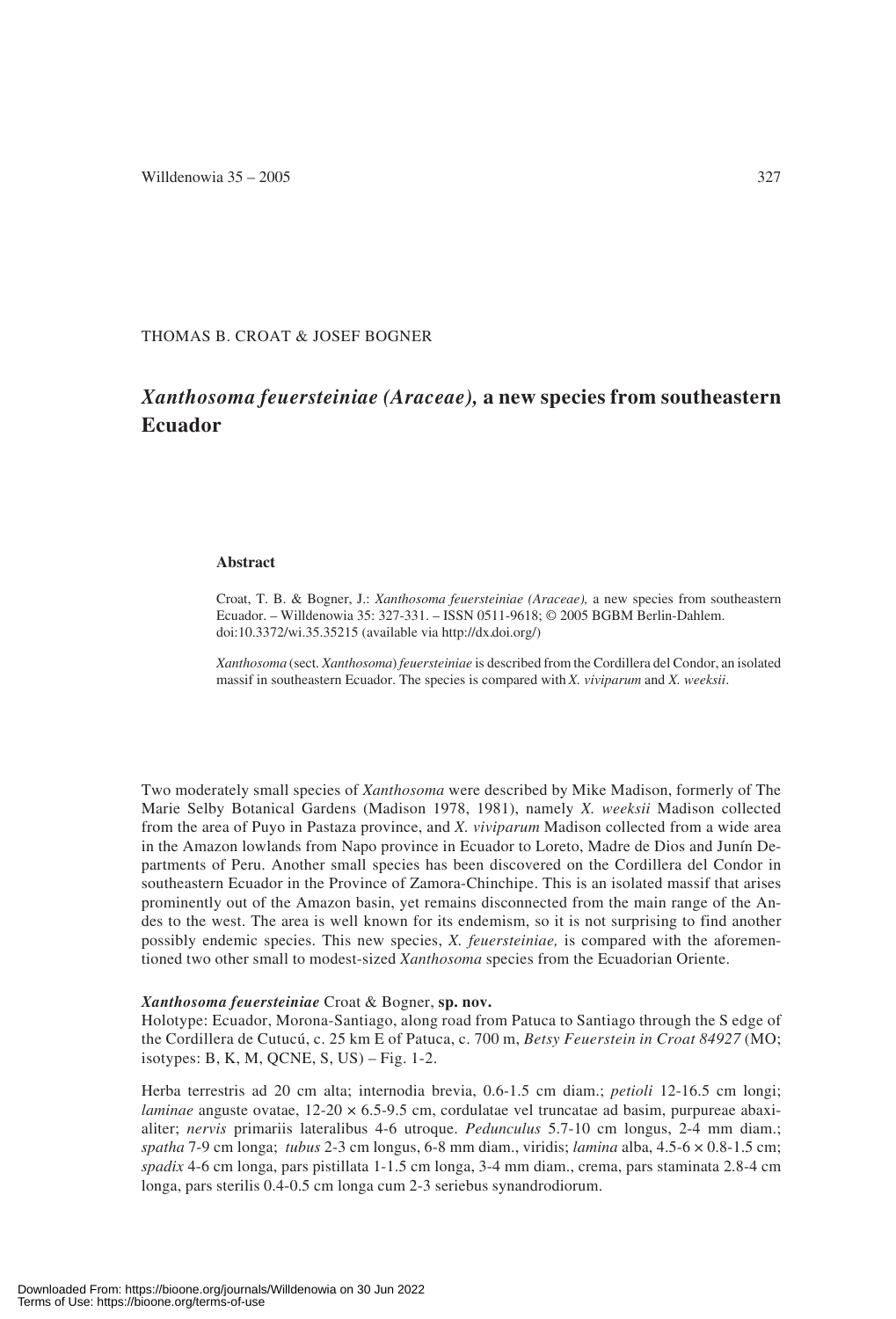

Fig. 1. *Xanthosoma feuersteiniae* – A: leaves, lower face purplish; B: habit with inflorescence; C: close-up of inflorescence. – Photographs by Conservatoire and Jardins Botaniques de Nancy from a plant [no. 2003. 3.265], of the type collection (A) and of cuttings of that (B, C), all cultivated at the Conservatoire and Jardins Botaniques de Nancy.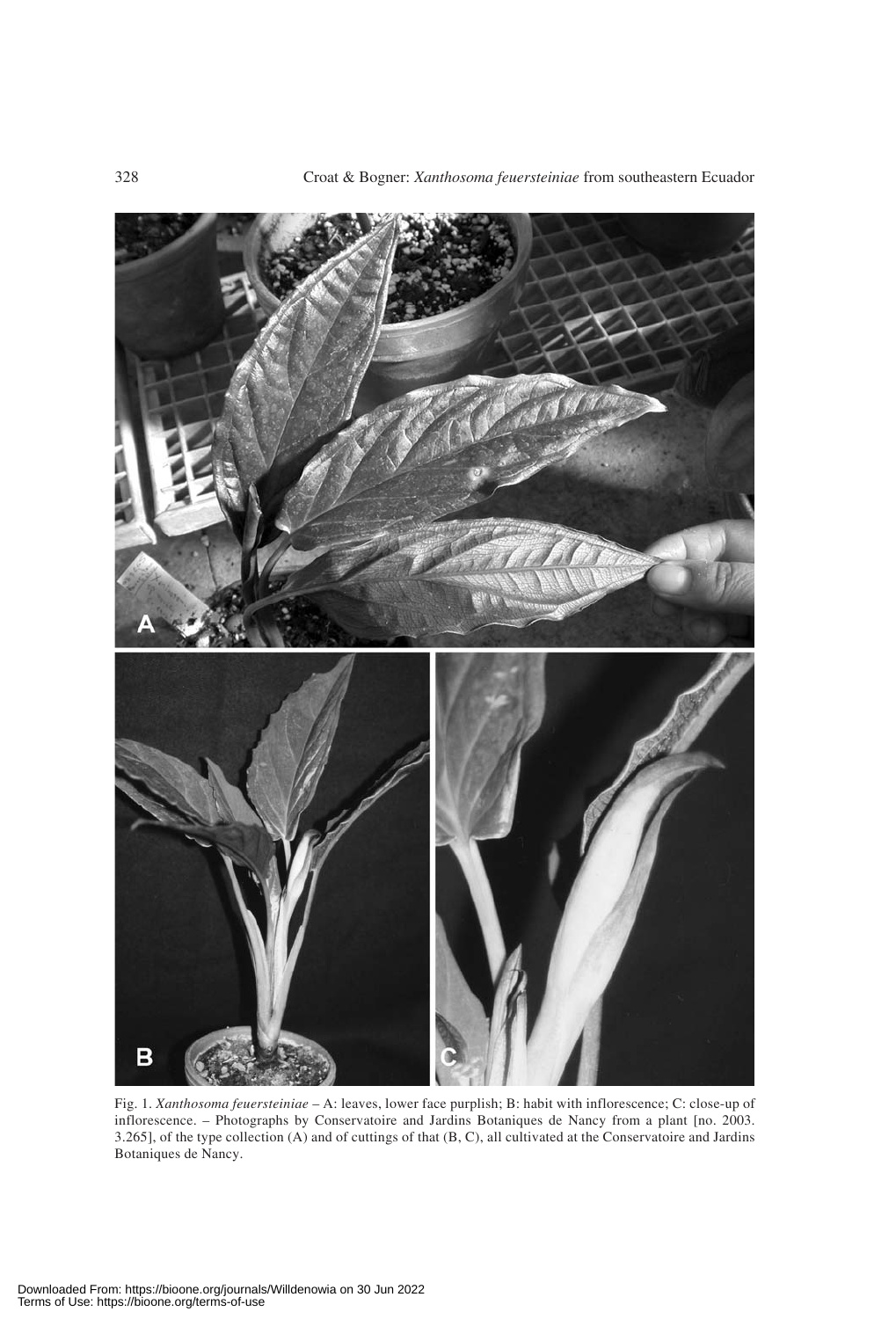## Willdenowia  $35 - 2005$  329

Terrestrial herb, evergreen, glabrous. *Stems* erect, 0.6-1.5 cm in diam. internodes short. *Leaves* erect-spreading, clustered near apex of stem; *cataphylls* 10-11 cm long, 0.8-0.9 cm wide, green with irregular purple markings and small rounded spots, acute and purple at apex; *petioles* 12- 16.5 cm long, sheathed from about the middle to 2/3 of its length, medium green, heavily tinged purple towards apex, weakly glossy; *sheath* broadly spreading 7-9.7 cm long, the margins somewhat membranaceous, more lightly coloured, weakly reflexed, joining to form an acute and weakly free-ending (unfused) apex; free portion of petiole broadly and shallowly sulcate, the margins bluntly acute, 4 mm wide, 3 mm thick; *blades* narrowly ovate to lanceolate or somewhat elliptic,  $15{\text -}20 \times 6.5{\text -}9.5$  cm, 2-2.1 times longer than wide, distally tapered and  $\pm$  acute at apex, ending abruptly with a mucro c. 1 mm long, slightly cordulate to subcordate or truncate at base, subcoriaceous, dark green and semiglossy above, completely purple and slightly less glossy below, drying weakly glossy and yellow-green above, weakly glossy and purplish to medium yellow-green below; margins slightly undulate; major veins sunken and concolourous above, prominent and purplish below; *midrib* narrowly sunken above, thicker and slightly more purple than remaining lower face; *primary lateral veins* in 4-6 pairs, narrowly rounded, arising at a very acute angle, then spreading at an angle of 35-40°, finally loop-connected along the margin; *collective veins* in three series, etched-sunken above, raised below, the innermost 4-10 mm from the margins, the second c. 3 mm from the margin, the third antimarginal (c. 1 mm from margin), all extending to near the apex; *tertiary veins* in part sunken above, raised below; *reticulate veins* somewhat prominulous below. *Inflorescences* erect, usually solitary, *peduncle* 5.7-10 × 0.2-0.4 cm, terete, medium yellow-green tinged purple, matte. *Spathe* 7-9 cm long, medium green in the lower 2-3 cm, then becoming whitish with the outer margin and apex purplish, not constricted but somewhat flattened above the pistillate zone; *tube* 2-3 × 0.6-0.8 cm, medium yellow-green and matte outside, slightly paler and glossy within; *limb* 4.5-6 × 0.8-1.5 cm, flattening to 3.5 cm wide, white toward apex with the margin purplish, ± acute and hooked at apex. *Spadix* 4-6 cm long, adnate at base for 0.8 cm, shorter than spathe; *pistillate zone* cylindric, 1-1.5 × 0.3-0.4 cm, creamy white; *staminate zone* 2.8-4 cm long, fertile to apex, white, terete and 0.35-5 mm in diam. or somewhat flattened, tapered toward apex; *sterile zone* 0.4-0.5 × 0.25-0.3 cm, with 2-3 rows of synandrodes. *Pistillate flowers* densely arranged and without coherent styles; ovary ellipsoid,  $1.2{\text -}1.3 \times 0.8{\text -}1.1$  mm, pale green, usually with three deeply intrusive placentae, ovules several, hemianatropous; stigma disk-like, 0.4-0.6 mm diam., darker green (drying brownish), ± sessile, no broadened style present. *Synandrodes* densely arranged, 1.5-2 × 0.8-1.4 mm, flattened apically, sunken medially. *Staminate flowers (synandria)* ± rounded, 1-1.1 mm high, 1-1.7 mm in diam., sunken in the centre and incised between the thecae (as seen from above), the lowermost synandria elongate, 2 mm long and 1 mm wide, merging imperceptibly with the rounded synandria above (uppermost synandria sometimes sterile); thecae lateral, c. 1 mm long, each opening by an apical pore, pores weakly depressed in the upper surface near the margin of the synandrium. *Pollen* 22 × 16-18(-22) μm, ellipsoid to ellipsoid-oblong, in tetrads, exine reticulate.

*Eponymy.* – The new species is named in honour of the naturalist and Ecuadorian explorer Betsy Feuerstein, who first located and observed the species.

*Distribution.* – *Xanthosoma feuersteiniae* is known for certain only from the type locality in Morona-Santiago in the Cordillera de Cutucú at c. 700 m elevation, but the species has also been observed by Betsy Feuerstein in Zamora-Chinchipe in the Cordillera del Condor near Los Encuentros at c. 760 m in premontane wet forest (Holdridge & al. 1971)*.*

*Distinction.* – The species is a member of *Xanthosoma* sect. *Xanthosoma* and is distinguished by (1) its small size, (2) simple, narrowly ovate, glabrous leaf blades that are cordulate to truncate at the base and purplish on the lower face, and (3) the spathe that is not constricted and hooked at apex.

The species is similar to *Xanthosoma viviparum* Madison, but that species differs in having longer stems with conspicuous bulbils in the leaf axils, terete petioles, and blades markedly in-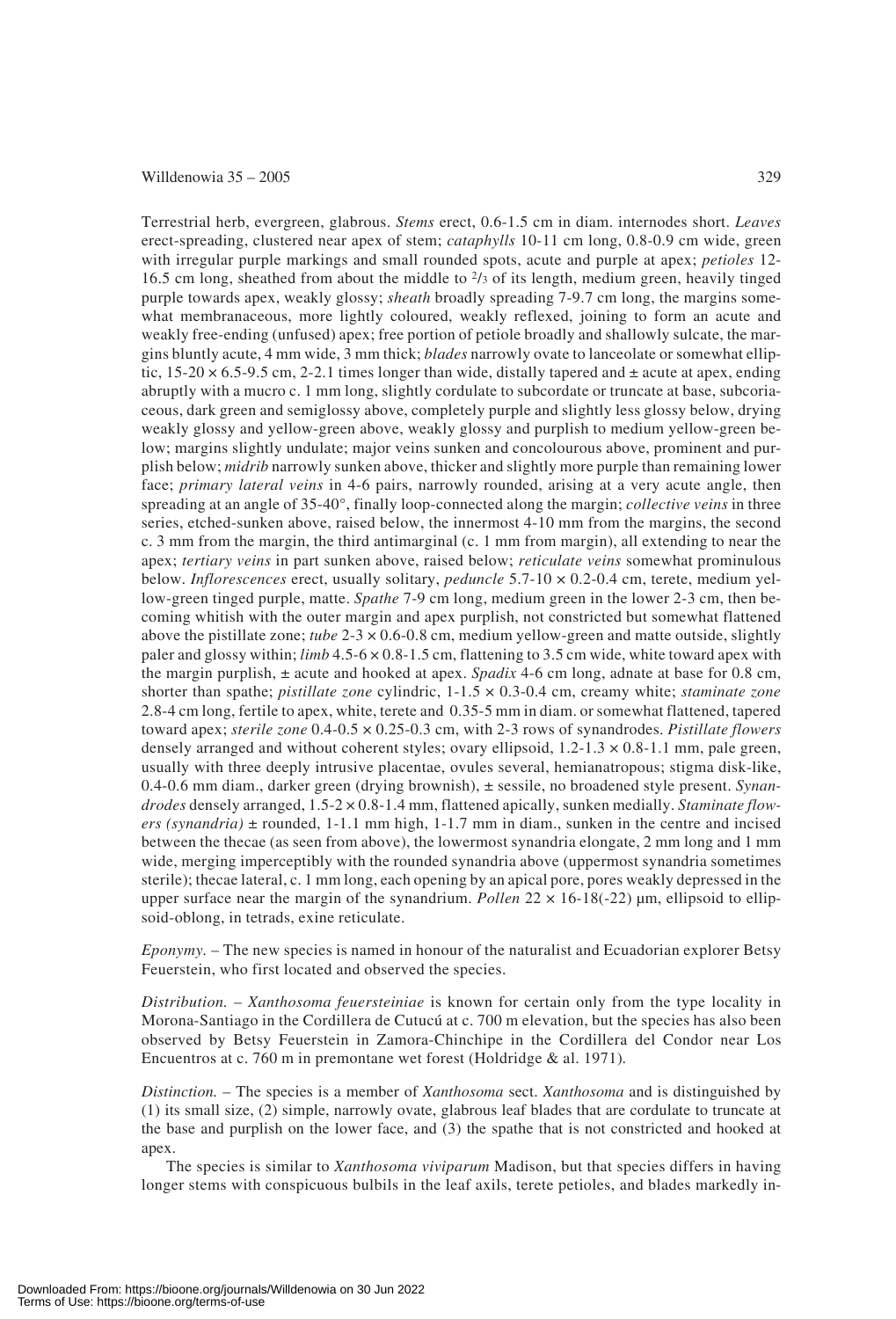

Fig. 2. *Xanthosoma feuersteiniae* – pollen tetrads; note the reticulate exine. – SEM photographs by M. Hesse, Wien; size of the pollen grains  $22 \times 16 - 18(-22)$  μm.

equilateral at the base and conspicuously undulate along the margins. In addition the inflorescence of *X. viviparum* is usually much longer (to 22 cm long) with peduncles 16-26 cm long.

*Xanthosoma feuersteiniae* might also be confused with *X. weeksii* Madison, another moderately small species, which lacks axillary bulbils, but that species differs in having thicker stems (up to 4 cm in diam. versus 0.6-1.5 cm in *X. feuersteiniae*), longer petioles (30-40 cm versus 12-16 cm in *X. feuersteiniae*), leaf blades with fewer primary lateral veins (2-4 versus 4-6 in *X. feuersteiniae*), as well as pistils 2 mm in diam. (versus up to 1.1 mm in *X. feuersteiniae*) and the shape of the spathe (constricted with a straight apex versus not constricted in *X. feuersteiniae*).

The pollen of *Xanthosoma feuersteiniae* (Fig. 2) is very similar to those of *Chlorospatha pubescens* Croat & L. Hannon, *C. ceronii* Croat & L. Hannon and *C. hannoniae* Croat, all of which have a reticulate exine.

*Further material. –* A living collection of *Xanthosoma feuersteiniae,* a part of the type plant, is in cultivation at the Botanical Gardens in Nancy, France, and vouchers of this same collection are preserved in the Botanische Staatssammlung München (M) and in the herbarium of the Conservatoire et Jardins Botaniques de Nancy (NCY) with the collector data *"B. Feuerstein s.n."*

#### **Acknowledgements**

The authors would like to thank Emily Yates (MO) for general editing of the manuscript and image processing, and Dr Romaric Pierrel and Madame Geneviève Ferry of the Conservatoire et